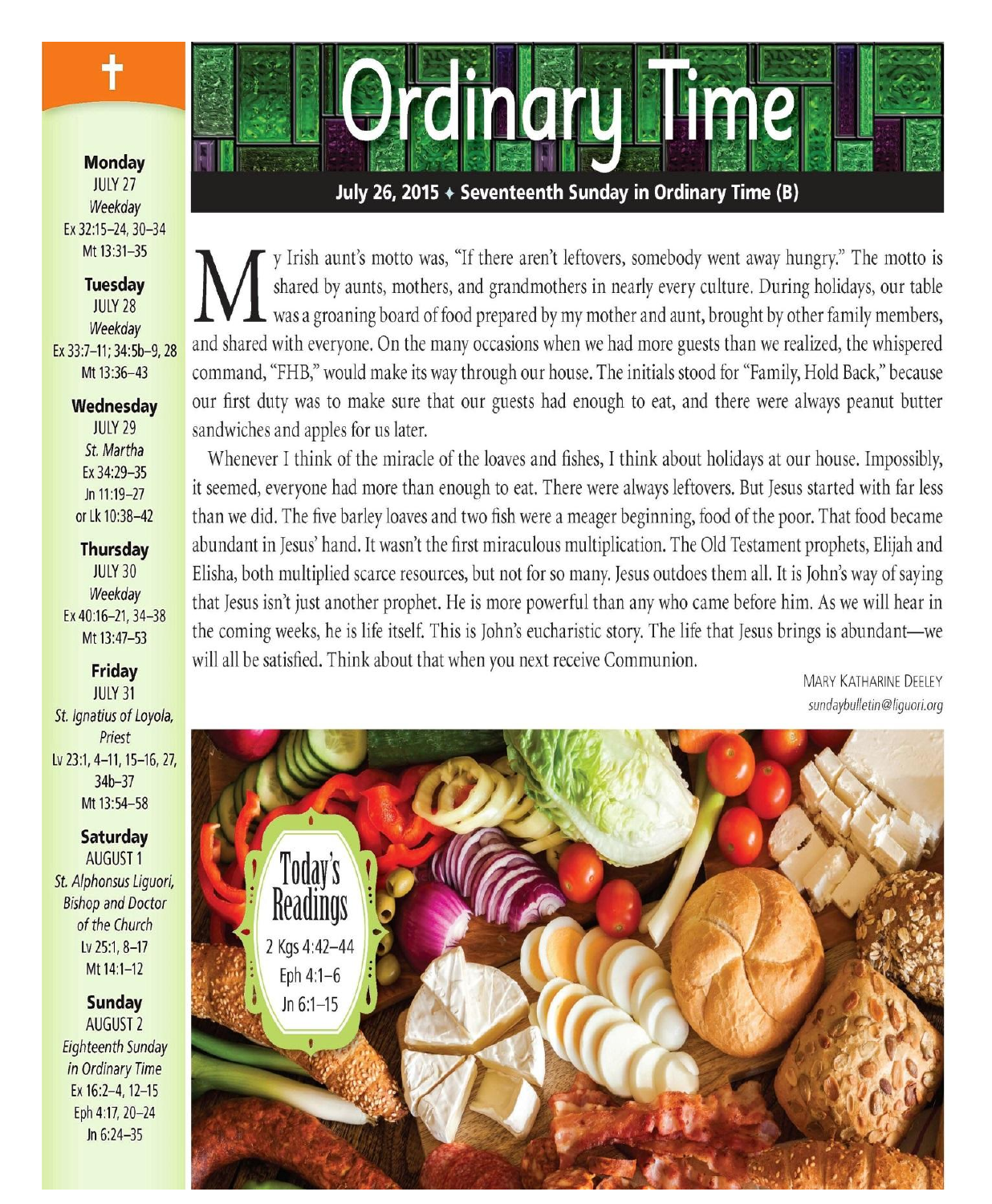

**17 th Sunday In Ordinary Time**

 *July 26, 2015* 



# *St. Ann Catholic Church & Our Lady of Chartres Mission Pastor: Reverend Khoa P. Vo*

*Office: 228-832-2560, Fax: 228-832-3140 Hours: Monday-Friday 9am-4pm.*  **Web: www.stannparishlizana.org --- Email: [stanncatholic@bellsouth.net](mailto:stanncatholic@bellsouth.net)**



EUCHARISTIC ADORATION Every Friday Adoration from 8:30 a.m. to 9:30 a.m SACRAMENT OF RECONCILIATION Both Before Mass and by Appointment.

*Mass Schedule for this Week*  Our Lady of Chartres Mass Schedule Sun 7:30 am Our Parish Family St. Ann Mass Schedule & Intentions Sat 5:00 pm Our Parish Family Sun 9:00am Our Parish Family

Mon 8:00 am Gloria Ladner Tues 8:00 am +Greg Garstkat Wed 6:00 pm +Fr Pete Thu 8:00 am +Fr Pete Fri 8:00 am+Fr Pete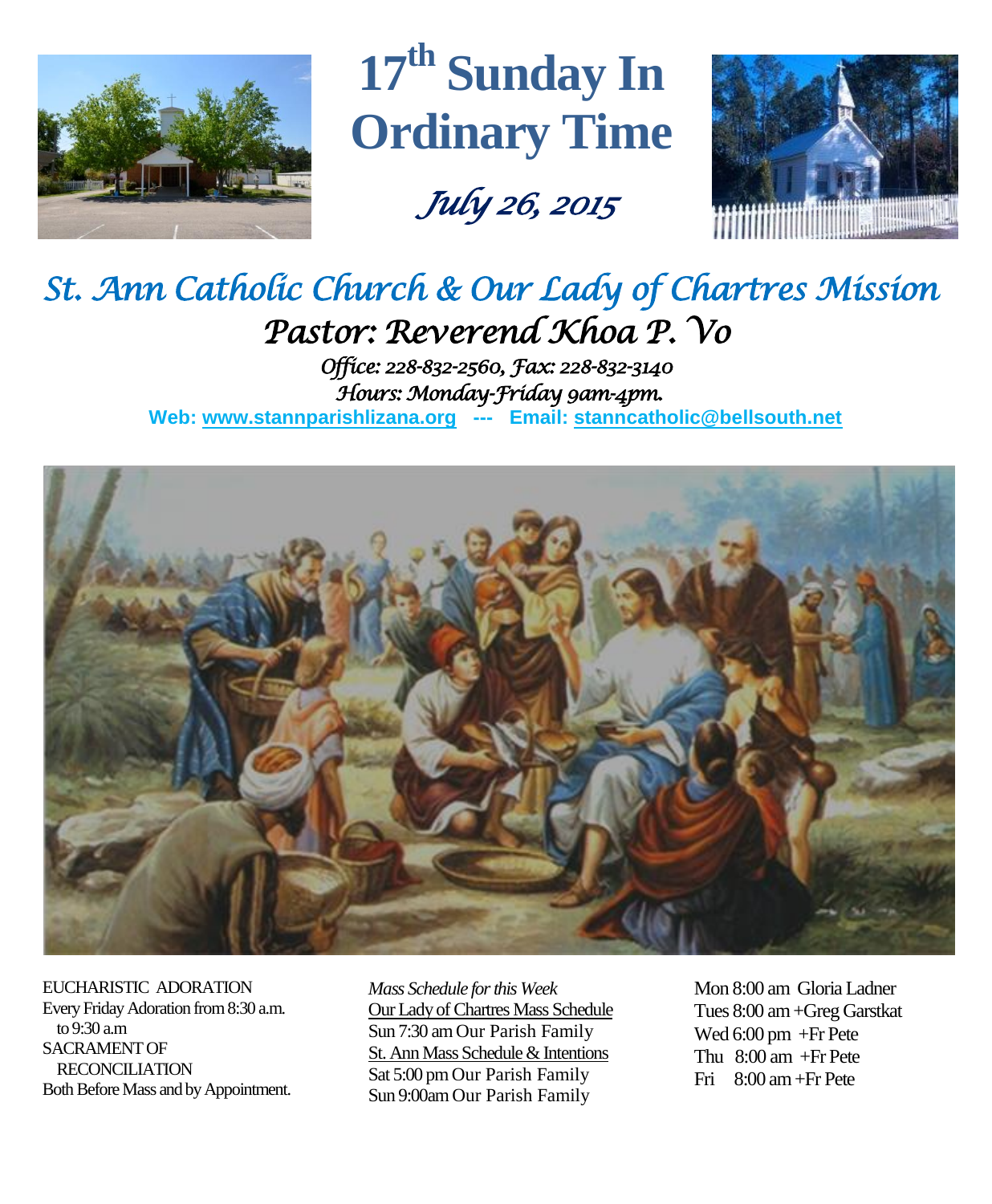# *From Father Khoa's Desk...*

# *Dear Parishioners and Friends,*

The Gospel today is taken from chapter 6 of the Gospel of John. This section is known as the "Bread of Life" discourse and it provides us with the New Testament's most beautiful and profound exposition of the meaning and significance of the gift of the Eucharist. Today's reading describes Jesus' feeding of the multitude with "five barley loaves and two fish" provided by a young boy in the crowd. The story concludes with the observation that the multitude had more than they could eat and that the fragments were to be gathered up so that "nothing will be wasted." This suggests that when we as a community of faith share generously from what we have received from God there is more than enough for those in need. The early Church would conclude that we become what we receive in the Eucharist: **the Body of Christ for a hungry world.**

Some of the earliest in the New Testament use the term "the breaking of the bread" to describe what happens when believers gathered to celebrate the Eucharist. In fact when we carefully study these Scriptural texts, we discover that a basic pattern or ritual was followed. It is the same basic pattern or ritual action that we follow today when we celebrate Mass each Sunday. We can discern the following Eucharistic ritual in John's account: the community of believers **gathers,** listens to the **Word (the Lord Jesus)** who then **presides** at the gathering by **taking** the gifts, **giving thanks**, **breaking** and **sharing** what has been offered "with those who reclined." The "fragments" left over" are gathered up as we do today to take to the sick and reserve in the tabernacle. It is further suggested that those who have participated in the Eucharist are then **sent forth** at the end of the celebration to bring God's presence to others. This same Eucharistic action is described in Matthew 14, Mark 6, and Luke 9 in their accounts of the multiplication of loaves and fish. Each of these accounts tells us that "all ate and were satisfied" and that they "gathered up the fragments left over." The resounding message that the Catholic Church proclaims in its rich Eucharistic teaching is that **Jesus satisfies our hungry hearts and sends us out to feed the world with this great gift!** I strongly urge you as individuals and as families to spend time each week prayerfully reflecting on these beautiful texts from the Gospel of John.

*Have a great week! May God bless all of us!*  **...Fr. Khoa**

# *Solemnity Of The Assumption Of The BVM*

August 15, the Solemnity of the Assumption of the Blessed Virgin Mary, is not observed as a holy day of obligation this year (Because it falls on the Saturday). We will have one mass on Saturday August 15 at 8am.

*Project Hope and Compassion*: We thank St. Mary, St. Anne, and St. Matthew who came to help the people in our local area. Please continue to pray for them.

We also thank Lennell King who is the coordinator, Altar Society, W. C. King and all the cooks, all the volunteers of our parish who helped preparing the foods for these students, and all those who help us one way or another. May God bless all of you for your generosity in time, treasure, and talent.

*RCIA:* RCIA classes will begin in September.